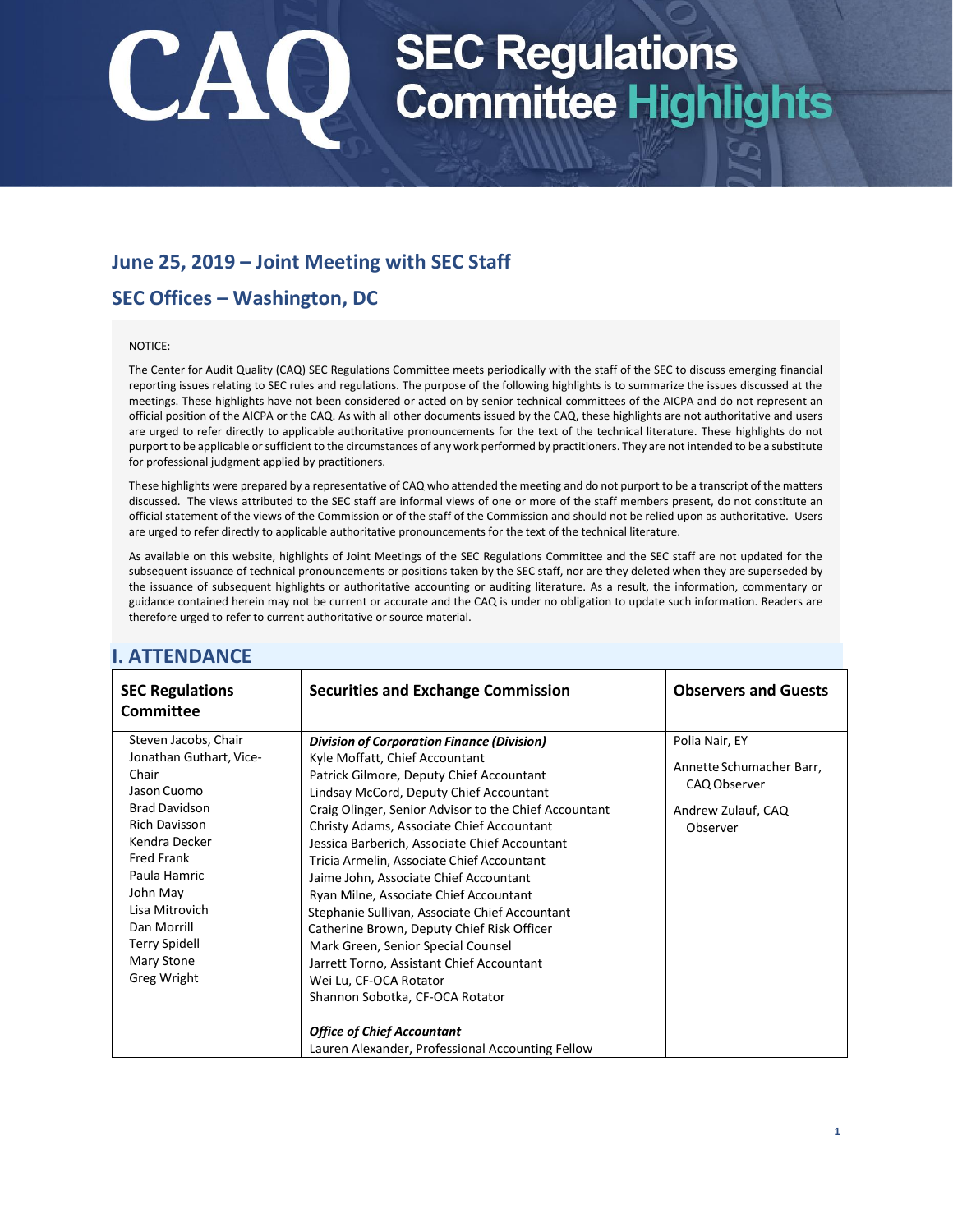## SEC Regulations<br>Committee Highlights

## **II. CURRENT FINANCIAL REPORTING MATTERS**

**A. Use of averaging for purposes of testing significance when registrant has applied the full retrospective method of adopting ASC 606 but has not re-casted the earliest two periods** 

The second computational note to the income significance test in Rule 1-02(w)(3) of Regulation S-X mandates that if income of the registrant consolidated exclusive of amounts attributable to any noncontrolling interest for the most recent fiscal year is at least 10 percent lower than the average of the income for the last five fiscal years, such registrant average income should be used for purposes of the income significance test. This computational note also applies when the registrant reports a loss for the last completed fiscal year – in that case the absolute value of the registrant loss should be compared to the average income for the last five years. In FRM 11110.1, the SEC staff provided registrants relief from recasting all five years in the selected financial data table when the registrant has utilized the retrospective method of adoption for ASC 606.

The Committee observed that it is unclear how the use of averaging would apply when only the most recent three years have been re-casted for the retrospective adoption of ASC 606 (or any other new accounting standard) in reliance on that guidance. The Committee asked whether a registrant would 1) compute a five-year average notwithstanding a lack of comparability 2) compute an average only based upon those periods that reflect the new accounting standard, or 3) be precluded from using the average income.

The staff acknowledged that there have been accounting standards in the past with retrospective adoption. Registrants may consult with the staff if they have an unusual fact pattern or an anomalous significance test outcome when using income averaging.

### **B. Emerging Growth Company (EGC) Transition Issues**

The SEC staff continues to consider many transition questions involving fact patterns where an EGC has lost its status due to a disqualifying event.

The Committee discussed specific EGC application questions with respect to mergers between shell companies (including Special Purpose Acquisition Corporations) that maintain EGC status and non-public operating companies. Specifically, the questions relate to the impact that the merger transaction may have on the ability of the parties to use EGC accommodations in the filings 1) related to the merger transaction and 2) for the combined entity post-merger consummation. As EGC status is a legal construct, the ability for an entity to qualify to use the accommodations afforded EGCs is dependent on the facts and circumstances of the transaction and the underlying entities. Registrants with questions in this area should consult with the staff.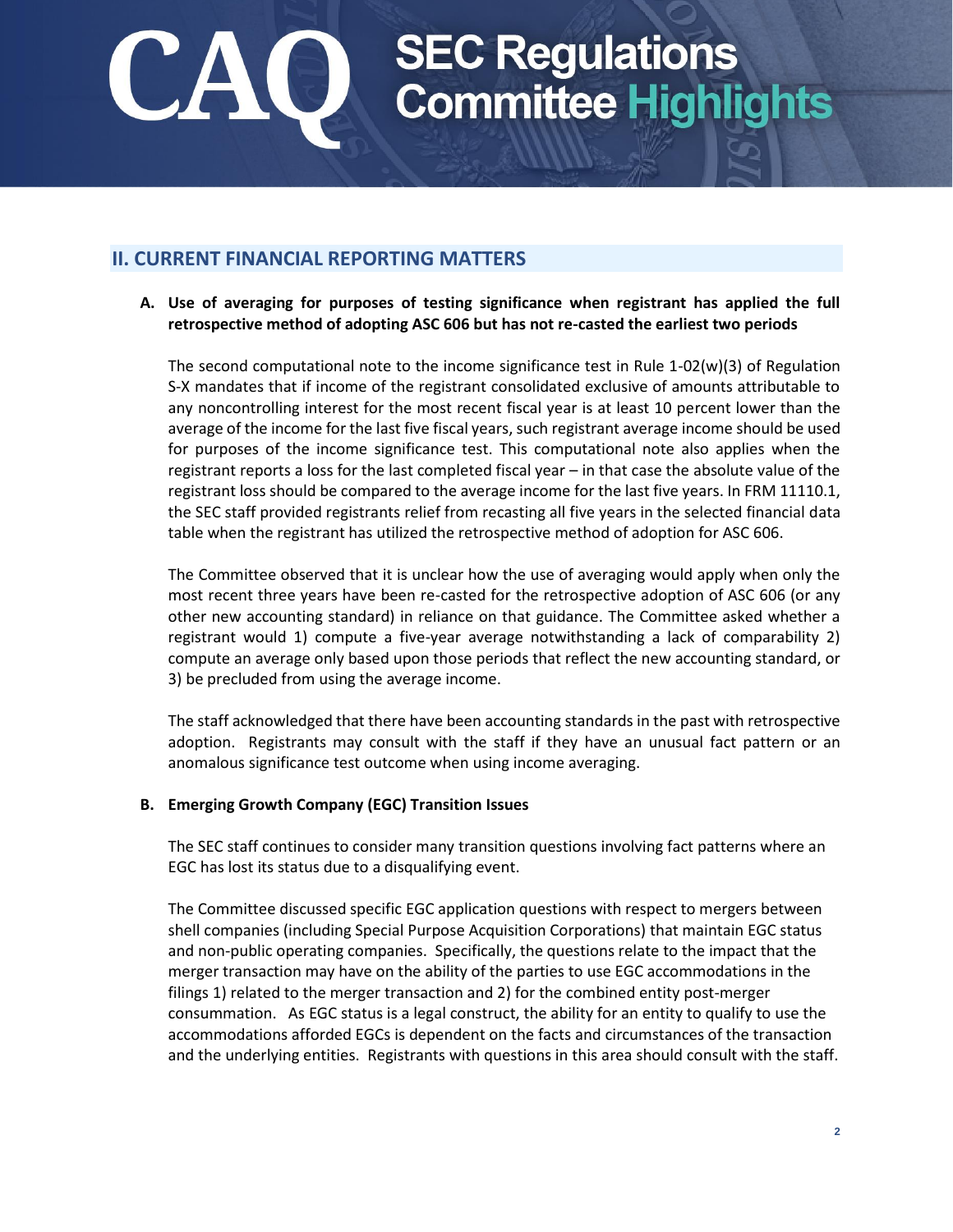## SEC Regulations<br>Committee Highlights

**C. Application of amended MD&A provisions that permit the omission of the earliest period of MD&A in a filing in circumstances where there has been a retrospective change to the financial statements, including error corrections and changes in accounting principle, among others**

Recently, the *FAST Act Modernization and Simplification of Regulation S-K* adopting release amended Instruction 1 to Item 303(a) of Regulation S-K to state the following: "For registrants providing financial statements covering three years in a filing, discussion about the earliest of the three years may be omitted if such discussion was already included in the registrant's prior filings on EDGAR that required disclosure in compliance with Item 303 of Regulation S-K."

During the rule proposal process, the SEC asked whether registrants should be allowed to exclude a discussion of the earliest of the three years in a filing if there has been a material change to either of the earliest two years due to a restatement to correct an error or a retrospective adoption of a new accounting principle. Footnote 36 to the adopting release states that the SEC is "not adopting different or additional conditions on the omission of the earliest year discussion." As a result, amended Instruction 1 does not address retrospective changes that can arise due to accounting errors, retrospective adoption of new accounting principles, segment changes, discontinued operations, or changes in the reporting entity.

The Committee asked the staff how registrants should consider the effect of retrospective changes in omitting the earliest year discussion, given that registrants must disclose the location in the prior filing where the disclosure can be found. The staff noted that this amendment does not change the standard that applies to all of MD&A – a registrant shall provide such other information that it believes to be necessary to an understanding of its financial condition, changes in financial condition and results of operations. Accordingly, where there has been a retrospective change, a registrant should assess whether the previously filed disclosure that it is considering omitting and making reference to continues to provide the information necessary to understand the registrant's financial condition, changes in financial condition and results of operations.

#### **D. Interim periods required for changes in stockholders' equity in a registration or proxy statement**

Committee members and the staff discussed interim periods required for changes in stockholders' equity and whether the comparative interim period of the prior year is required in a registration or proxy statement. Committee members discussed the requirements in Reg. S-X Rule 3-04 and the guidance in FRM 1120 and observed diversity in practice in this area. The staff acknowledged the observations made by Committee members and will keep them in mind for future updates to the FRM and rulemaking*.*